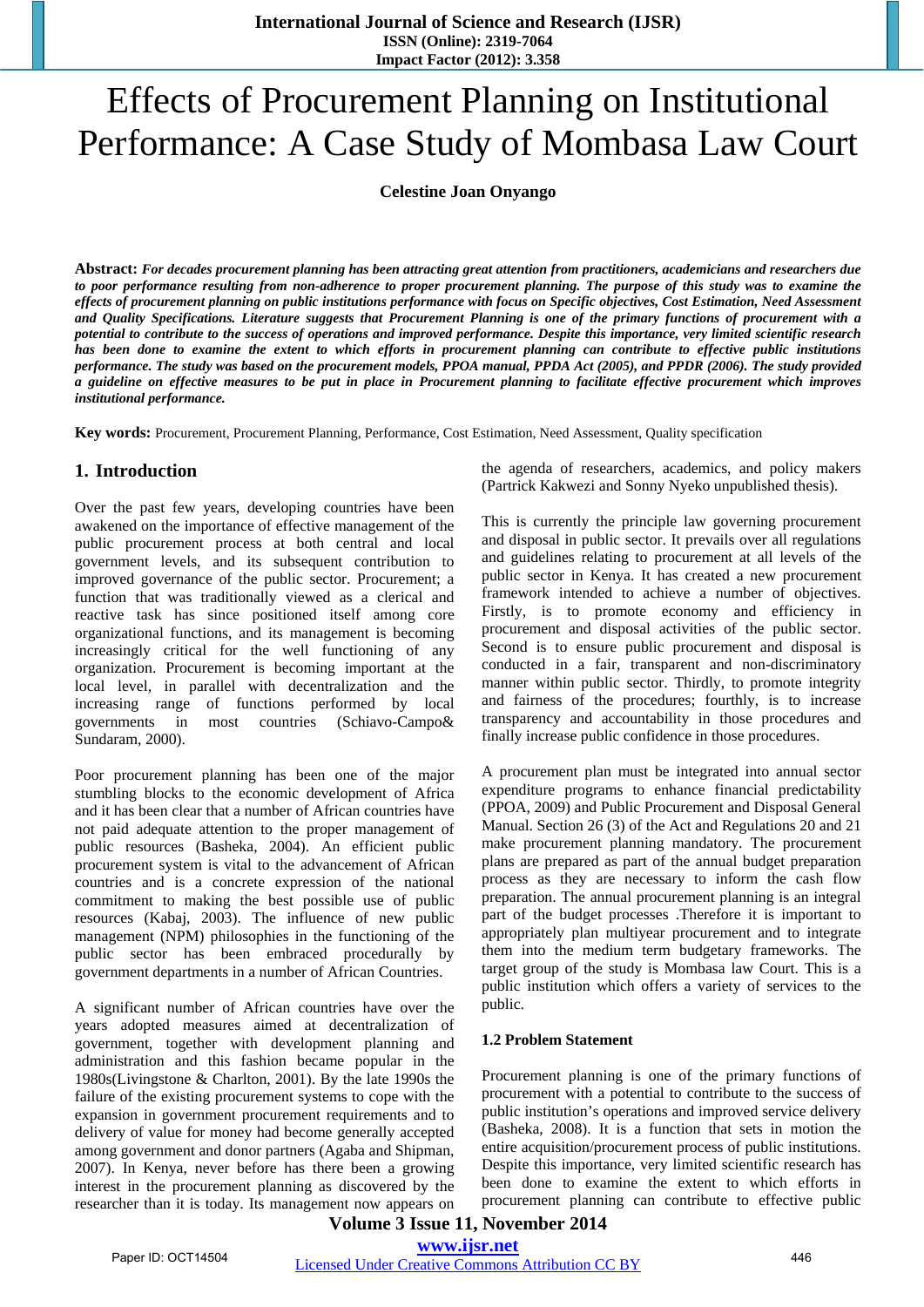institution's performance (DCD/DAC, 2003).Every institution that uses state funds for its operations is supposed to comply with the Public Procurement Act with effect from August 2005 (PPOA Manual, 2009) the implementation of the Public Procurement Act is very crucial to these institutions. Procurement is now one of the top items that consume public money (Wittig, 1999) and therefore procurement planning helps to address the loopholes in the system which millions of state funds are misappropriated through procurement.

Regardless of the effort by the governments of developing countries, like Kenya and development partners like the World Bank to improve performance of the procurement function, public procurement is still marred by shoddy works, poor quality goods and services (Basheka, 2004). Failure to implement or delayed implementation of recommended performance standards has resulted in unnecessarily high operation costs, uncoordinated business activities, and failure to attract and retain experienced and skilled personnel in the procurement positions, thus affecting the function's performance (The World Bank Country Procurement Assessment Report, 2004). PPOA Manual (2009), states that adequate planning and prioritization of needs by each procuring entity is an essential prerequisite to effective procurement for the following reasons: Funding for procurement is unlikely to be sufficient to meet all requirements, and scarce financial resources must be allocated to meet the priority public services before less essential needs; and publication of realistic annual procurement plans allows the private sector to respond more effectively to the requirements and specifications of government, through investment in staff and equipment, manufacture and importing of goods, and financial planning. Mombasa law court procurements have been termed to be weak since procurement planning was not put in place. The organization's expenditure has been extravagant and inadequate as revealed by the past minutes obtained. The organization has not been able to adequately provide good expenditure of their allocated budget which is attributed to lack of proper procurement planning. There is a need for procurement planning as it assists procurement entities fulfils their requirements and needs in terms of procurement and hence achieves their service delivery objectives (performance).

#### **1.3 Objectives**

The study general objectives were to find out the effects of procurement planning on institutional performance, a case study of Mombasa law court. The specific objectives were; to determine the effect of Proper Need Assessment on institution's performance, to establish the effect of Procurement Cost Estimation on institution's performance and to determine the effect of Quality Specification of goods on institution's performance.

# **2. Literature Review**

# **2.1 Theoretical Review**

Various models have been formulated to explain on performance and what organizations need to do in order to enhance performance. These models play an important role in the study on effects of procurement planning on performance. It is important for an organization to maintain the procurement plan. It is considerably more expensive and extravagant to procure items in an organization without a procurement plan and therefore many public institutions are abiding by the public procurement and oversight authority rules and regulations to improve on performance in terms of procurement planning.

This means the entity will reduce overstocking, saves on cost achieved through economies of scale and procurement of quality works, goods and services achieved through quality specifications. For this reason, many organizations have seen that any money spent in improving the level of service is an investment in the business, and can often be measured against an increase in market share and the performance of the business (Watkins, 2002).

**2.1.1 The concept of Performance (Balanced Score Card)**  The first theory of the study the concept of performance explained by the balanced scorecard methodology as an analysis technique designed to translate an organization's mission statement and overall business strategy into specific, quantifiable goals and to monitor the organization's performance in terms of achieving these goals. Kaplan and Norton (1992) explains balanced scorecard methodology as a comprehensive approach that analyzes an organization's overall performance in four ways, based on the idea that assessing performance through financial returns only provides information about how well the organization did prior to the assessment, so that future performance can be predicted and proper actions taken to create the desired future.

The methodology examines performance in four areas: Cost analysis in terms of procurement the most traditionally used performance indicator, includes assessments of measures such as operating costs and return on investment customer analysis looks at customer satisfaction(need assessment) and retention; internal analysis looks at production and innovation, measuring performance in terms of maximizing profit from current products and following indicators for future productivity; and finally, learning and growth analysis explores the effectiveness of management in terms of measures of employee satisfaction and retention and information system performance. As a structure, balanced scorecard methodology breaks broad goals down successively into vision, strategies, tactical activities, and metrics. As an example of how the methodology might work, an organization might include in its mission statement a goal of maintaining employee satisfaction

# **2.1.2 Resource-Based Approach**

The second theory of the study resource-based view (RBV) emphasizes the firm's resources as the fundamental determinants of competitive advantage through procurement planning and performance. It adopts two assumptions in analyzing sources of competitive advantage Peteraf and Barney (2003). First, this model assumes that firms within an industry (or within a strategic group) may be heterogeneous with respect to the bundle of resources that they control. Second, it assumes that resource heterogeneity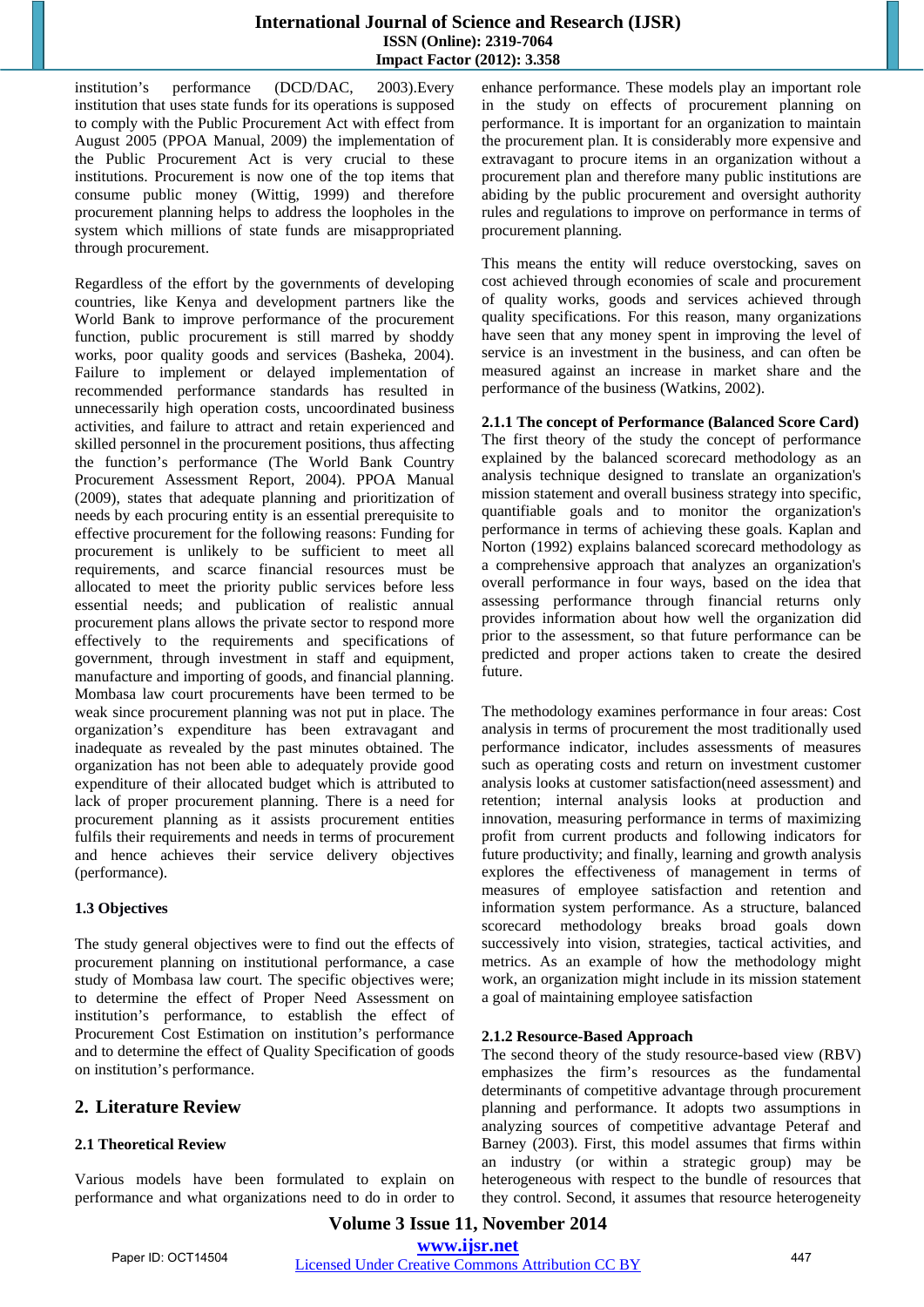may persist over time because the resources used to implement firms' strategies are not perfectly mobile across firms. Resource heterogeneity (or uniqueness) is considered a necessary condition for a resource bundle to contribute to a competitive advantage. The argument goes "If all firms in a market have the same stock of resources, no strategy is available to one firm that would not also be available to all other firms in the market, Cool etal (2002). Barney (2003) explains Procurement Performance is attributed to resources having intrinsically different levels of efficiency in the sense that they enable the firms to deliver greater to their customers for a given cost (or can deliver the same benefit levels for a lower cost).

#### **2.2 Conceptual Frame Work**



**Figure 1:** Conceptual Framework

# **2.2.1 Needs Assessment in Procurement Planning**

Procurement Planning entails the identification of what needs to be procured (which is the result of a Needs Assessment), how the organizations needs can best be met, the scope of the goods, works or services required, what procurement strategies or methods to be deployed, setting the time frames, and the accountability for the full procurement process. According to (Ezeh, 2012) Needs Assessment is "a systematic process for determining and addressing the needs, or gaps between current conditions and desired conditions or wants. This is important in procurement; because it is an effective tool to identify appropriate interventions or solutions by clearly identifying the problem to ensure that finite resources (Prior Budget appropriations) are directed towards developing and implementing a feasible and applicable solution for identified projects

According to the (PPOA, 2009), the beginning of the procurement process is need realization and identification of the requirements. This is informed by the inventory status, projects plan, production schedules, work plans, capital or operational requirements budgets and the procurement plan. Establishment of the requirements is the foundation for conducting market survey to ascertain aspects such as prices, new products or alternative or substitute products, new sources of supply, nature of competition and environmental aspects that may affect the supply market.

 In a 2007 report, (Karin *et al*.) singled out non-adherence to procurement methods as a major impediment to public procurement development in Kenya. They however did not specify the stage of procurement where this happened. In as much as the above studies highlight the core role of proper need assessment as a foundation for an effective procurement, they fail in bringing to the fore the link between need assessment and institutional performance. Recent theorists also point to the importance of public administration as a moral and ethical concern and recognize that administrative action is permeated by moral choices and are therefore models of not only technical and professional competencies but also of moral behavior (Schlosser, 2003).

# **2.2.2 Quality specification in procurement**

According to Garvin (2003), quality is defined using five different approaches namely; the transcendent approach; the product-based approach; the user-based approach; the manufacturing-based approach; and the value-based approach. The transcendent approach equates quality with Innate excellence: The product-based approach defines quality as a sum or weighted sum of the desired attributes in a product: The user-based approach identifies a high quality item as one that best satisfies consumer needs or wants.

Gronroos (2001) defined service quality as a measure of how well the service level delivered meet customer expectations. A common definition of service quality is that service should correspond to the requirements (Edvardsson, 1998)**.** Despite rigorous academic debate and attention to issues related to understanding service quality from an external customer's perspective, research on the procurement needs domain is relatively new (Gremler *et al*. 1994).

Edvardsson (1998) contends that specification is an integral part of the procurement function. Without a quality specification the process can be filled with pitfalls and obstacles for the purchasing department. He lists the characteristics of a good specification as follows; Identifies the minimum requirements of the end user, allows for a fair and open procurement process, provides for testing/inspection to insure the goods/services received meet the standard set forth in the specification and provides equitable award at the lowest possible cost.

# **2.2.3 Cost Estimation and Forecasting in Procurement**

According to the PPDA Act (2007), purchases must be economical and efficient. This means that they should be based on market prices and should be able to generate saving. It also means that bad practices such as irresponsible procurement leading to wastage, wear and tear of stocks, over invoicing, unplanned expenditure, shortage of goods when needed, poor quality products and similar factors to be avoided. The PPOA prepares and updates a Market Price Index (MPI) to be used by the Procuring Entity (PE) on a periodic basis

The Procurement Plan (PP) must be integrated into the budgetary processes based on the indicative or approved budget, as stipulated in the PPDA (2006).The budget as well as the procurement plan are to be based on realistic cost estimates derived from the market research database which is to be compiled and updated regularly by the procurement unit in line with regulations, PPDA (2009). Costs are one of the factors that are concerned with the customer perspective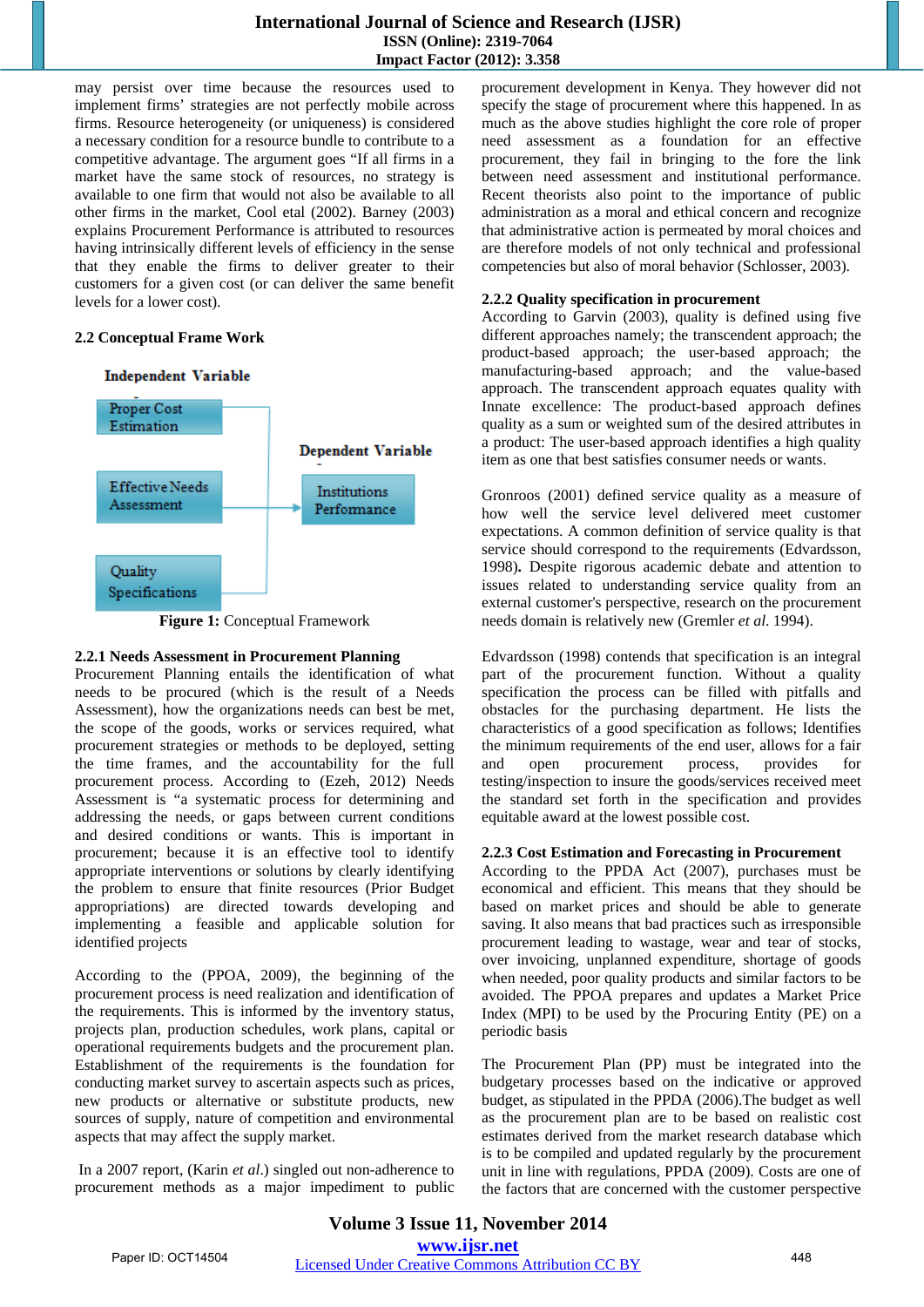but price is not seen as the only parameter for costs.

According to the Judiciary Strategic Plan (2012-2016), it intends to institutionalize results-based budgeting, and establish a financial management and accountability capacity so as to meet regulatory standards and customer needs. Specifically, the Judiciary plans to develop and *operationalize* value-for-money standards, trails and indicators for forensic audit, train procurement committees at the devolved units; and develop an annual procurement unit. In a 2007 Baseline survey of prices of common user items it was found that PE were buying at an average of 60% above the prevailing market price (Kirungu, 2012).

#### **2.3 Critique of the existing literature relevant to the study**

The aim of the above literature review was to analyze the studies carried out on procurement planning with a special focus on, need assessment, cost estimation and quality specification. Nwabuzor (2005) describes a comprehensive procurement performance as a function of an all-inclusive procurement planning process that analyzes all the variables in a specific environment. In relation to the above discussion, the studies and theories have established the value of, cost estimation, quality specification and need assessment. They, however, fail to highlight in clear terms the role of the above procurement planning variables on institutional performance.

Therefore, the study attempting to establish these relationships is more necessary for developing application of such relationships and performance with a close link to Mombasa Law Courts. Lack of accountability creates opportunities for corruption. Brinkerhoff (2004) identifies three key components of accountability, including the measurement of goals and results, the justification or explanation of those results to internal or external monitors, and punishment or sanctions for nonperformance or corrupt behavior. Institutions which do not have performance means in their processes, procedures, and plans experience lower performance and higher customer dissatisfaction and employee turnover (Artley & Stroh, 2001, Amaratunga & BAL dry, 2002 and CIPS Australia, 2005).

Basheka (2004) argues that procurement planning is one of the primary functions of procurement with a potential to contribute to the success of local government operations and improved service delivery. It is a function that sets in motion the entire acquisition/procurement process of acquiring services in local governments. Mullins (2003) asserts that the contribution of procurement planning in facilitating an efficient and effective service delivery in public sector organizations is generally undisputed in both developed and developing countries. Its contribution can be at both central and local government levels of public sector management. This Study revealed a significant positive relationship between procurement planning and performance in local government procurement systems. These results are compared to international research findings, and suggestions are offered for management, policy making, and future research.

According to the Judiciary Strategic Report (2012), the Judiciary procurement has been synonymous with corruption, fraud and under dealings. Various officials have been sacked and prosecuted for corruption which has affected the overall performance and delivery of justice to Kenyans.

### **2.4 Research Gaps**

Whereas previous studies have always looked at procurement planning and its effect on organizational performance not all factors have been dealt with within the institutions of justice in Kenya**.** The aim of the Public Procurement Regulations of 2006 was to promote fairness, accountability and procedures in procurement in public institutions with the main aim of ensuring efficient use of public funds. However, studies reveal that even after the enactment of the Regulations there are losses of public funds that can be attributed to public procurement. Further, studies indicate dissatisfaction among stakeholders brought about by loopholes left by the Regulations which may be used by dishonest people to make the process inefficient.

# **3. Methodology**

The study adopted a descriptive research design. The study was conducted at the Mombasa Law Court. The design is considered appropriate as it will enable the researcher to reach many subjects within limited time (Kothari, 2005). It is aimed to give intense and detailed description of existing phenomenon with intent of employing data to justify and make plans that are more effective

The population was chosen to delimit the research and gather sufficient data within the time limit and cost. The target of the study was Mombasa Law Court employees comprising of the judicial officers and paralegal officers. This was categorized as follows: Chambers, Procurement, Finance and Human Resource Departments. The target was chosen because of the role they play in the procurement process in the Mombasa Law Court. The respondents in this study were selected from population of management and employees at MLC. A total of 60 employees which constituted 30% of the total population were selected using stratified and simple random sampling techniques.

**Table 1:** Sample Population

| Department                | Population | Sample | Percentage |
|---------------------------|------------|--------|------------|
| Chambers                  | 35         |        | 18.3       |
| HRM & Admin               | 20         |        | 10.0       |
| <b>Finance Department</b> | 15         |        | 8.3        |
| Procurement               | 10         |        | 5.0        |
| Registries                | 108        | 31     | 51.7       |
| <b>ICT</b>                | 12.        |        | 6.7        |
| <b>TOTAL</b>              | 200        | бC     | 100        |

Researchers prefer using methods that provide high accuracy, generalizability and explanatory power, with low cost, rapid speed and maximum management demands and administrative convenience (Warwick and Lininger 1975-8). Basing on this fact, this study was conducted primarily through the use of questionnaires document analysis and interviews schedules. This being a quantitative survey,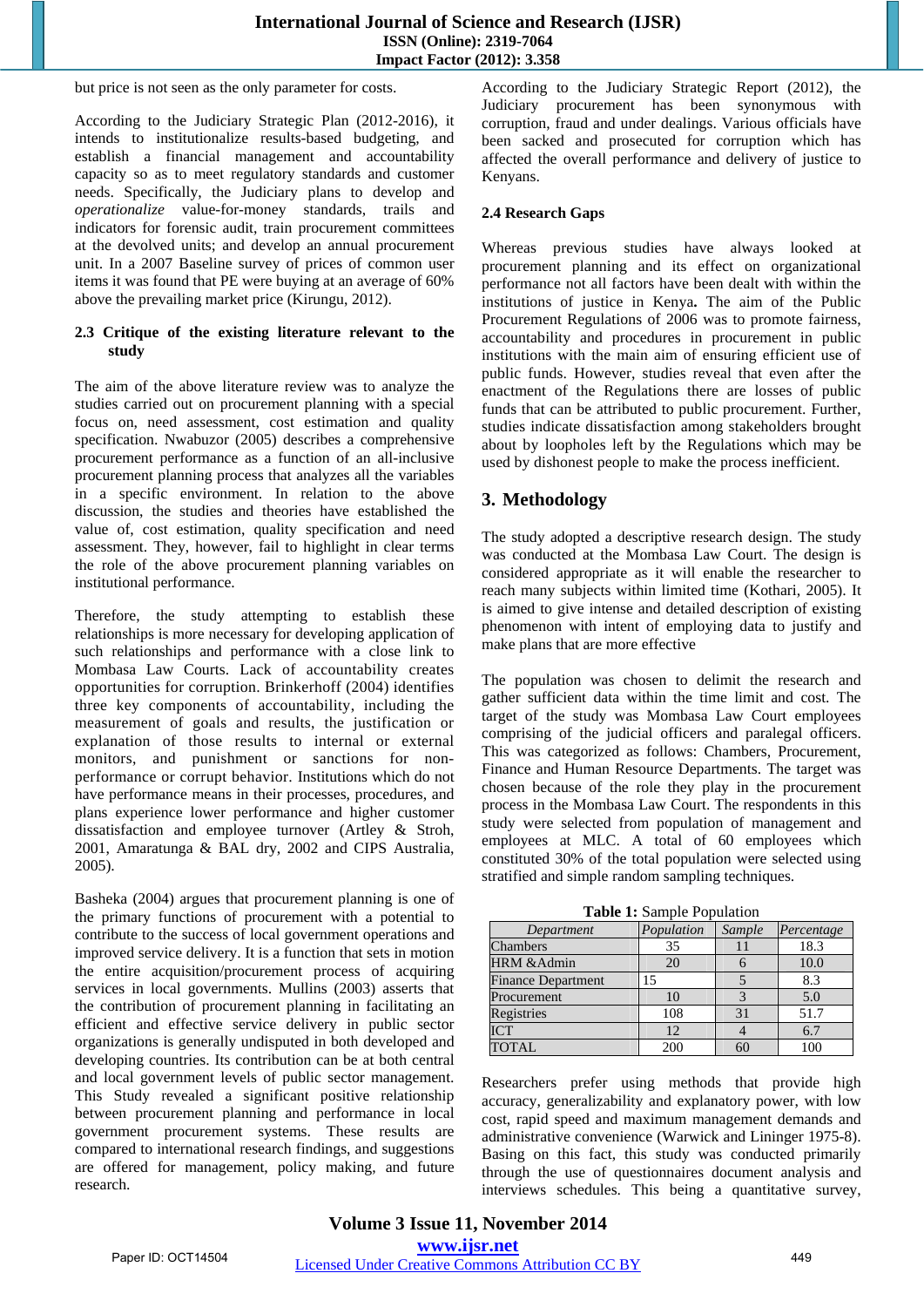descriptive methods of data analysis was used. Information collected through the research instruments from respondents was analyzed using descriptive statistical methods. The information was presented by use of frequencies percentage tables and pie charts for quicker interpretation of data.

# **4 4. Findings**

#### 4.1 Effects of procurement planning on organizational **p erformance**

This objective was analyzed by looking at the following variables; need assessment, quality specification and cost estimation. When the respondents were asked these questions the results were ranked as in the table 2 below.

Table 2: Effects of Procurement Planning

| Effects of procurement planning |    | $\%$ |
|---------------------------------|----|------|
| Need assessment                 | 35 | 58   |
| <b>Cost Estimation</b>          | 15 | 25   |
| <b>Quality Specification</b>    |    |      |

In relation to effects of procurement planning, proper need assessment, Procurement Cost Estimation and Quality S pecification. Need asses sment was ranked first with frequency (35) and the highest percentage of 58%. Procurement cost estimation was ranked second with a frequency of 15 and a percentage of 25 %.) Finally Quality specification was ranked third with a frequency of 10 and a percentage of 17%. This result reveals that among the effects of procurement planning, need assessment was the major factor affecting procurement planning and pivot level of decision for procurement department of any institution. This is evidenced by the statement having the highest percentage and frequency thus being ranked the first. This shows that the point of need assessment is quite vital for any step in the procurement planning process. Organization or institution must always have adequate planning for its procurement activities through establishment of every department need analysis, then cost estimation evaluated against the need to match with available budget threshold for the institution.

The results showed that cost estimation was ranked second with a frequency of 15 and a percentage of 28% still showing an agreement that the factor affects procurement planning. Quality specification also had a mean of 4.44 which was ranked third and also showing an agreement that requirements given to the procurement office will determine the amount of money to be allocated. Thus procurement planning is affected by the quality specification provided by the user departments. If the quality of the items to be procured is poor then the procurement plan will also be poor.

#### **4.2 Extent t to which pro ocurement pl lanning needs asse essment aff fects**

The first objective of the study was to determine the effect of p proper need a ssessment on institutions p erformance. N Need assessment is the determinant of the institution requirements and then budget developed for it for the institution at any given point.



Figure 2: Need assessment a factor

#### **4 .3 Needs asse essment an ef ffect of procu rement plann ning.**

The results from the study reveals that need assessment as effect of procurement planning is considered to be strongly agreeable by most employees sampled.35% of the sample prefer need assessment as the best effect of procurement planning. This automatically shows that it's a major factor that affects procurement planning in most organizations. This was measured by the following variables: No of staff sampled, availability of the procurement office in the institution, level of education by the respondents and financial capacity.

The study has established that cost estimation has been considered to be among the effects of procurement planning which is agreeable by the sampled population. 30% of the population recommends that is the major factor affecting procurement planning therefore it must be put into consideration when the plan is being prepared. All procurements by any institution are it private or public is guided by the availability of funds an organization can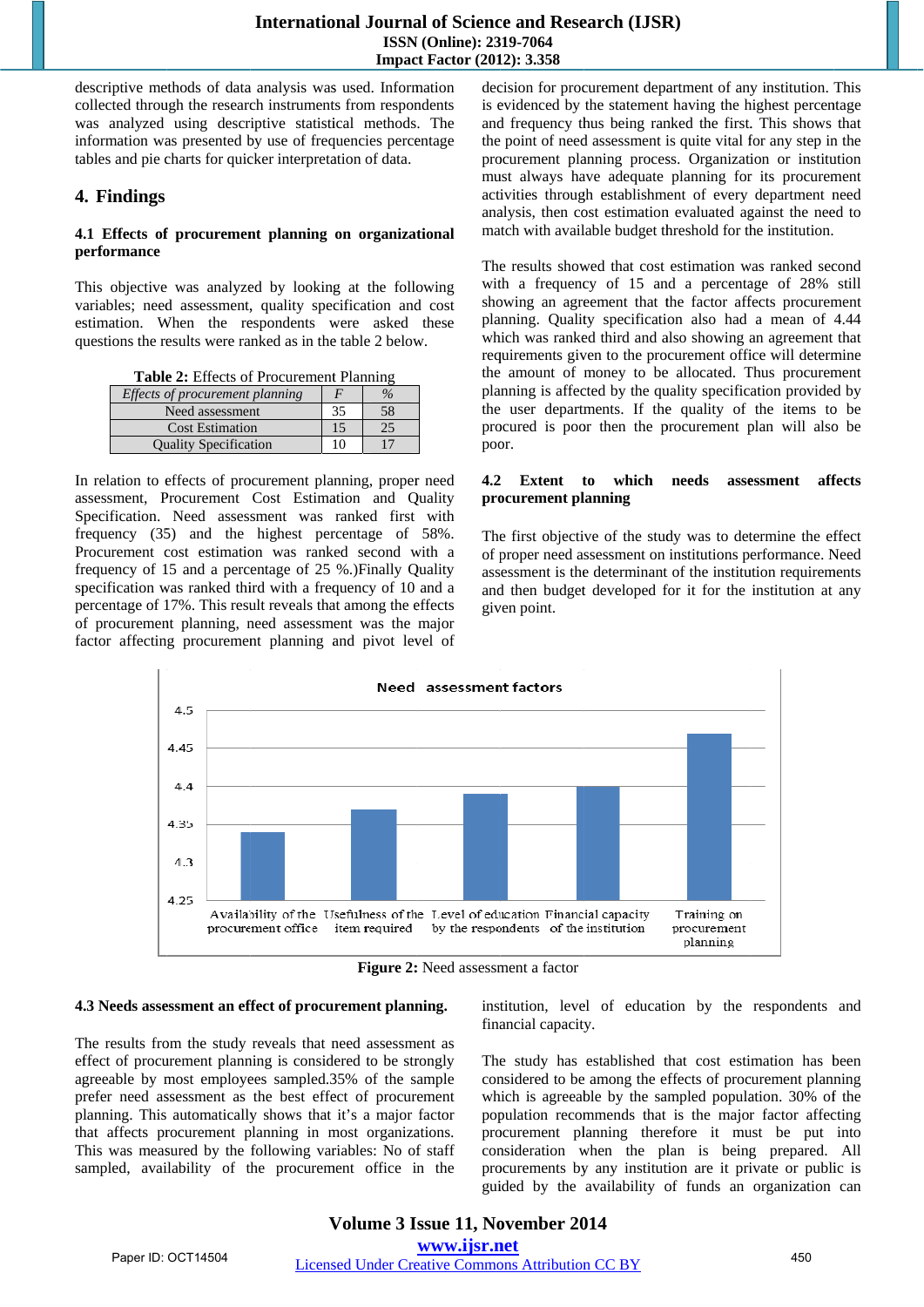finance. Therefore procurement planning depends on the cost or budget of the institution.

The third objective of the study was to establish the extent to which quality specification affects procurement planning. The study has established that quality specification is very vital aspect in any organization in matters related to procurement planning as found out in Mombasa Law court. This was measured using the following variables: the type of item to be procured, financial capacity, procurement method applied and availability of procurement department.

| Table 3: Quality specification as an effect of procurement |
|------------------------------------------------------------|
| planning                                                   |

| .                                     |      |      |
|---------------------------------------|------|------|
| <b>Quality Specification</b>          | Mean | Rank |
| Type of item to be procured           | 4.34 |      |
| Financial capacity                    | 4.37 |      |
| User involvement in the specification | 4.39 |      |
| Professionalism Applied               | 4.40 |      |

#### **4.4 Findings on quality specification as an effect of procurement planning**

Findings results of quality specification as an effect of procurement planning ranked item to be procured highest `with a mean of 4.34 financial capacity of the institution ranked second with a mean grade of 4.37 and finally by procurement method applied mean of 4.39, fourth was the professionalism applied with a mean of 4.40. Results reveal that quality specification as a factor affecting procurement planning is best considered in the type of item to be procured. The user department while putting across their requisition they need to come out with specification for their requirement which should be within quality standard measures.

The third objective of the study was how quality specification affects procurement planning. The management view was measured by looking at the following variables: type of item to be procured, financial capacity, procurement method applied and professionalism applied in the procurement planning.

# **Management view on Quality Specification**

management view on quality requirement Type of item to be procured was ranked first with a mean of 4.34, financial capacity of the institution was ranked number two with a mean of 4.37, user involvement in specification was ranked number three with a mean of 4.39 and professionalism applied number four with a mean of 4.40 on the likert scale.

**Table 4:** Management View on Quality Specification

| <b>Management View</b> | Mean | Rank |
|------------------------|------|------|
| Items procured         | 4.34 |      |
| Financial capacity     | 4.37 |      |
| User involvement       | 4.39 |      |
| Professional           | 4.40 |      |

Source: (Survey 2014)

The above results show that the type of item to be procured was the major management view that affected the quality specification in the court. It is seen that the type of item to be procured in any organization will affect the quality of specification and thus affecting the procurement planning. For example the type of item will determine the procurement method to be applied hence the specification should be very clear to give maximum achievement of the quality that the user department requires. When it is not achieved then the item procured will be affected and this affects the procurement plan of an institution. Therefore management should be involved in coming up with the specification of the good/works or services that are required so that they are well captured in the procurement plan hence affecting the final procurement plan of the organization. Financial capacity of the institution is seen to affect the quality specification thus affecting the procurement plan of an entity. It was found that the institution is financially stable to procure items which are termed as necessities. Those which are not voted for can be procured through a special request from the headquarters and hence this affects quality specification and procurement plan of an institution. It has been found that Mombasa law court does not capture every item it procures in the procurement plan of the institution as some can be procured with a special request hence not captured in the financial procurement plan.

#### **4.5 Managements view on Need Assessment as a factor that affects Procurement Planning**

The management view was measured by looking at the following variables: availability of procurement office, management style, level of education, financial capacity and training on procurement plan. The researcher wanted to find out the managements view on the above objective considering the above mentioned variables in Mombasa law court, Financial capacity was ranked first, with a mean of 4.34, management style of the institution was ranked number two with a mean of 4.37, availability of procurement office was ranked number three with a mean of 4.9 and training on procurement plan was ranked number four with a mean of 5.1 on the likert scale.

| <b>Table 5:</b> Factors that affects Need Assessment in |
|---------------------------------------------------------|
| Procurement Planning                                    |

| т госигенит танните |      |      |
|---------------------|------|------|
| Management View     | Mean | Rank |
| Financial capacity  | 4.34 |      |
| Management style    | 4.37 |      |
| Procurement office  | 4.9  |      |
| Training            | 5.1  |      |

Source: (Survey 2014)

The above results show that the financial capacity of an institution was the major management view as it affects highly the need assessment of the user in an organization. The office may need certain item but considering the item might not be bought due to the financial capacity there is reluctance in the requisition. There is a major need for the institution to be flexible enough not to restrict the officers on the financial capacity of an institution since funds can be sourced from somewhere else be it the government or from anon governmental organizations. This automatically shows that procurement planning depends on the financial capacity of an organization, that's the procurement office cannot plan to procure what the institution cannot afford hence affecting the need assessment of the users. Management style of an institution was ranked second and it affects need assessment.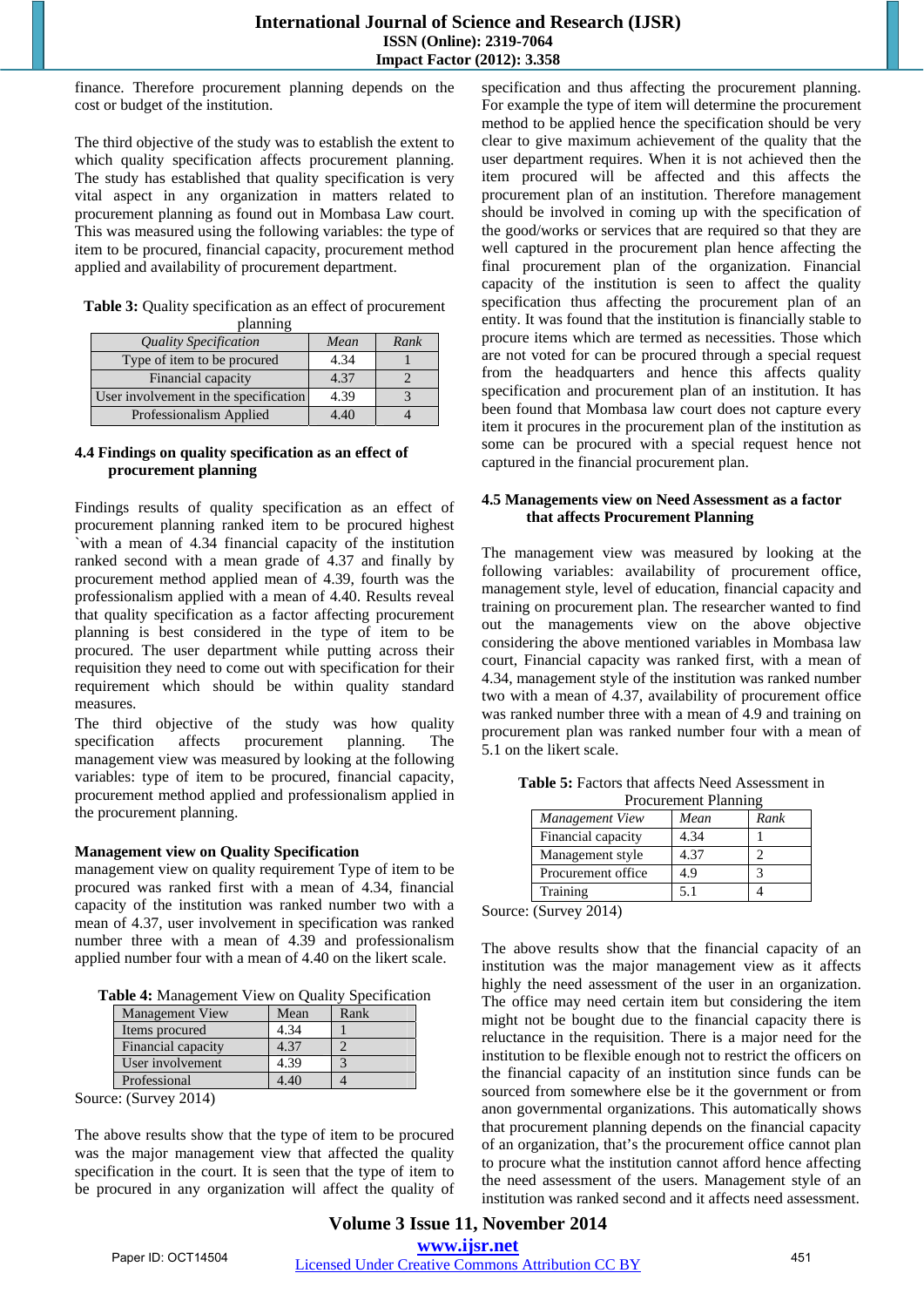The procurement law stipulates that for any item to be procured there must be a need for it. By establishing this need then the user can request for the procurement of the same therefore management style in an organization plays a great role in the need assessment of the user. The management style which encourages the user to put their needs in the request form and eventually action taken upon them through commitment and finally procurement planning is achieved. Mombasa law court is one of the institutions which meet this factor. The management acknowledges the leadership style in there institution and actually this affects procurement planning since the users are convinced that almost 80% of their requests are implemented. The third factor to be ranked is the availability of the procurement office which has been newly constituted and termed by the management as a savior to them. The office has played a great role in ensuring that procurement planning is achieved .The users are requested to channel their needs to the procurement office through the request which is then implemented as first as possible as compared to when the office was not in place. Lastly the factor on training on procurement planning is ranked fourth and the last since the management have never been trained on planning their needs and only channels them to procurement when the need arises which is not the proper case. From the above research carried down in Mombasa Law Court an organization should be able to educate the users on need assessment and procurement planning since need assessment affects procurement planning though the above stated factors and for all of them to be achieved major efforts by the procurement office and the management should be felt.

| <b>Table 6:</b> Extent to which need assessment affects |  |
|---------------------------------------------------------|--|
| procurement planning                                    |  |

| <b>Need Assessment</b>                 | Mea              | Rank |
|----------------------------------------|------------------|------|
|                                        | $\boldsymbol{n}$ |      |
| Financial capacity                     | 4.34             |      |
| Management style                       | 4.37             |      |
| Availability of the procurement office | 4.39             |      |
| Training on procurement planning       | 4.40             |      |

#### **4.6 Managements view on Cost Estimation as an effect of Procurement Planning**

The study sought to find out how cost estimation as an effect of procurement planning is considered by management. This was measured by looking at the following variables: availability of market price, quality of the items, financial capacity and professional staff.

From the ongoing study the researcher found out that market price was the factor which was ranked first with the highest mean grade of 4.34.The second variable was the quality of the item to be procured with a mean grade of 4.37, then the third variable was professional staff involved with a mean grade of 4.39 and finally the financial capacity of an organization was ranked fourth with a mean grade of 4.40. First Cost Estimation was measured by market price which stood up as major variable by being ranked the first. Actually this reflects the real situation in the field since any estimate is based on the market price of an item. As a procurement professional one is required to come up with the prices of an item based on the market price, that's there, must be a basis on the price through a market survey or past records on procurement of the same item in the same financial period.

Cost estimation affects procurement planning since no planning can be done without financial estimates. The second item rated was quality of the item to be procured. There is no way that a procurement profession can rate the price without putting in mind the quality. Items in the market are given prices depending on the quality, the higher the quality the higher the price and the lower the quality the cheaper the price. Therefore the researcher established the management in Mombasa Law Court termed cost estimation as an effect of procurement planning and is affected by these variables.



**Figure 3:** Extent to which need assessment affects procurement planning

From the above is very clear that the cost estimation of the items to be procured is quite important in coming up with a procurement plan as this affects the budget .The law stipulates that no procurement should exceed the money available in the budget. Therefore the procurement department should emphasize on carrying out market survey to come up with the estimated price of a commodity before the procurement plan can be implemented.

Furthermore cost estimation is also determined by the professionalism of the procurement staff to carry out a market survey, financial capacity of an organization determined with how much has been allocated in the budget to serve that particular vote and the quality of the item needed to meet the financial capacity of the budget as allocated.

#### **Extent to which Cost Estimation affects procurement planning**

The study also sought to find out the ranking of all the factors considered to be the effects of procurement planning in Mombasa law Court. These are Cost estimation, Quality specification and Need assessment. These effects affect procurement planning of an institution. Therefore Mombasa Law court as the area of study should adhere to these as the guidelines in procurement planning. Cost estimation is the factor which was rated first, followed with need assessment and then finally but not least quality specification. The ranking is shown in the table below.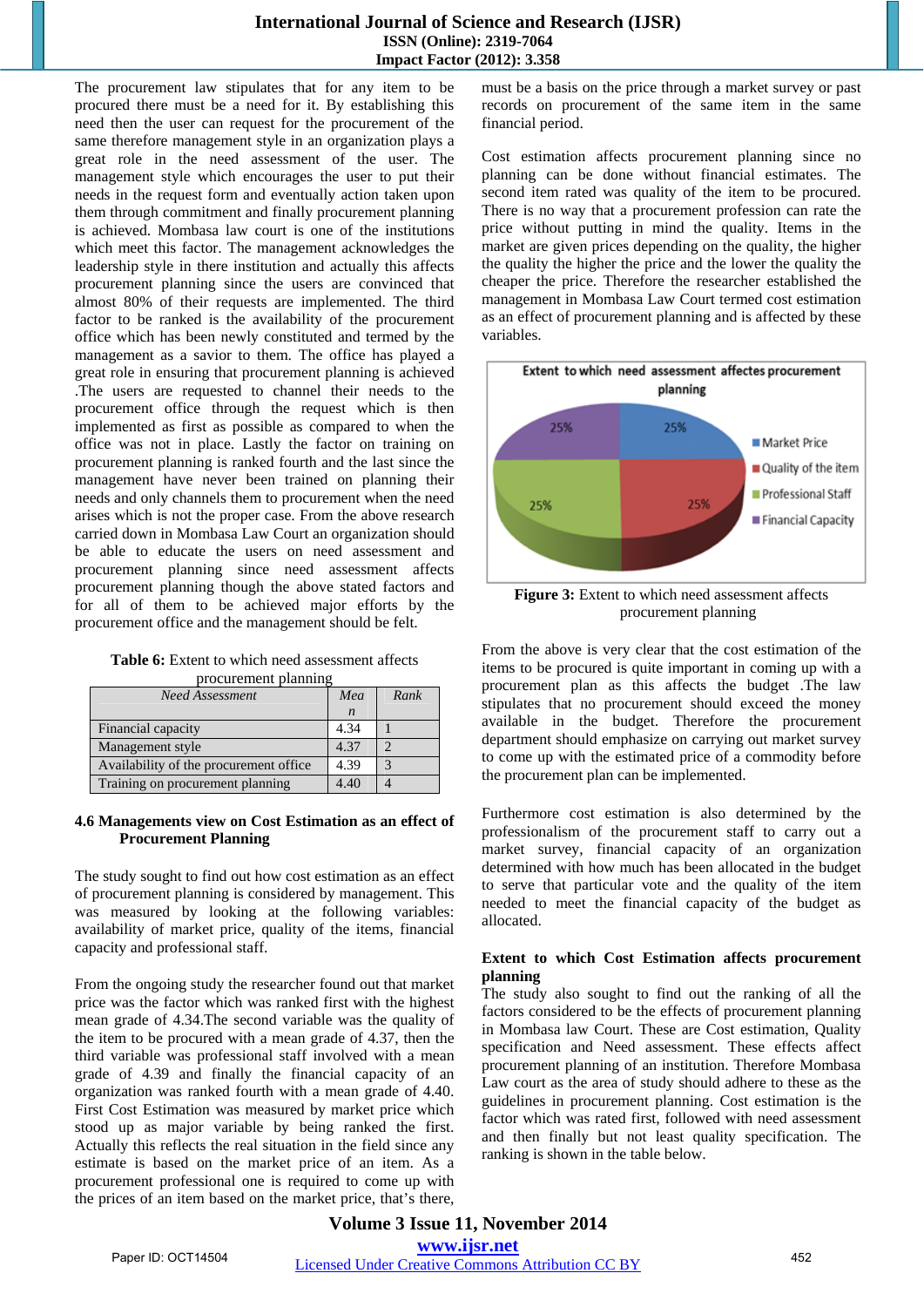| Table 7: Ranking of all effects of procurement planning on |  |
|------------------------------------------------------------|--|
| organizational performance                                 |  |

| <b>Factors</b>               | Mean | Rank |
|------------------------------|------|------|
| <b>Cost Estimation</b>       |      |      |
| <b>Need Assessment</b>       |      |      |
| <b>Quality Specification</b> |      |      |

On ranking the above effects of procurement planning in organizations performance in Mombasa Law Court, Cost estimation was ranked first with 4.0, Need assessment was ranked second with a mean of 4.1 and finally Quality specification was ranked third with a mean of 4.2.

# **5. Discussion**

#### **5.1 Quality Specification and Performance**

The finding also showed some significant relationship between quality specification and institutional performance concurring with the finding of (Adamson, 1988; Davis, 1992; Feldman, 1991). The importance of procurement planning has been recognized and most researchers agree that procurement planning supports activities and the quality specification of the product which has a key link to organizations performance. Edvardsson (1998) contents that specification is an integral part of the procurement function. Without a quality specification the process can be filled with pitfalls and obstacles for the purchasing department. He lists the characteristics of a good specification as follows; Identifies the minimum requirements of the end user, allows for a fair and open procurement process, provides for testing/inspection to insure the goods/services received meet the standard set forth in the specification and provides equitable award at the lowest possible cost

It is worth to note that performance as perceived by customers who are the end users or consumers of the effects of procurement planning is the expectations or desires of their perceptions. Therefore if this expectations is not met then there will be a negative attitude towards the outcome and it will be disregarded.

Agaba (2007) contends of poor accountability measurement within the public procurement as the major reason why service quality is compromised within the public service. This has become obvious reason why entities fail in achieving important goal of satisfying the internal users. Accountability is important both in itself and as a means to improving perceived service quality of both public and private organizations (Mustafa, 2005)

#### **5.2 Need Assessment and Procurement Planning**

Regarding the extent to which need assessment affects procurement planning, the study established that there was a significant statistical relationship between need assessment and procurement planning. Lack of good planning and establishment of departmental needs affect the procurement efficiency and service delivery. Industry Manual, (2008) counsels that a procurement plan is an instrument for implementation of the budget and should be prepared by the user departments with a view to avoiding or minimizing excess votes in the entities' budgets and to ensure that procurements do not proceed unless there are funds to pay for them. This implies that all procurement plans must be well integrated into the budget process based on the indicative budget as appropriate and in compliance with the procurement law.

Agreeably Mamiro (2010) in his findings underscores these facts and concludes that one of the major setbacks in public procurement is poor procurement planning and management of the procurement process which include needs that are not well identified and estimated, unrealistic budgets and inadequacy of skills of procurement staff are responsible for procurement problems in an institution

The study also identified staff training and professionalism as other key factors affecting the quality of organizations performance.

The finding that training and professionalism confirms the views of (Bentley, 1991), that training ensures that the organization has people with the correct mix of attribute, through providing appropriate learning opportunities and enabling them to perform to the highest levels thus putting an organization as performing. These views are further supported by (Gupta, 1997) who viewed training as a selection of the best person for a job, and the first step in staffing. Thus the selected people should be trained and developed to build an effective work force.

Indeed training is the process of increasing the knowledge and skills of an employee for doing a particular job. The findings in this study therefore confirm the views of (Boot, 1999) that training should be used in many areas such as the observed; training can help employees develop a positive attitude about them and seek opportunities to serve customers. These views are shared by Lim and Darling (1997) that training should not only lead to skill improvement, but also change the way employees think and view their job.

#### **5.3 Staff Competency and Procurement Performance**

Regarding Cost estimation in any institution it's determined by the professionalism applied by the employees undertaking the exercise. This is indicated by the respondents that effective and efficient procurement process can only be achieved by proper planning by competent staff else there would be flaws in the process. Competent staff would ensure that items services are procured as and when the need is expected. Lysons and Gillingham, (2003) confirms this indicating that procurement personnel should be knowledgeable about specifications so as to be able to secure value for money for their employers and play their role of intermediaries between the user and the supplier.

#### **5.4 Effects of Procurement Planning and Performance**

Basheka, (2008) in his findings concludes that planning is a process that consists of many steps and the bottom line is that planning is not concerned with future decisions but rather with the future impact of decisions made today. The results further revealed that the departments prepared annual procurement plans and that the procurement plans were prepared and the goals set participatory. Procurement plans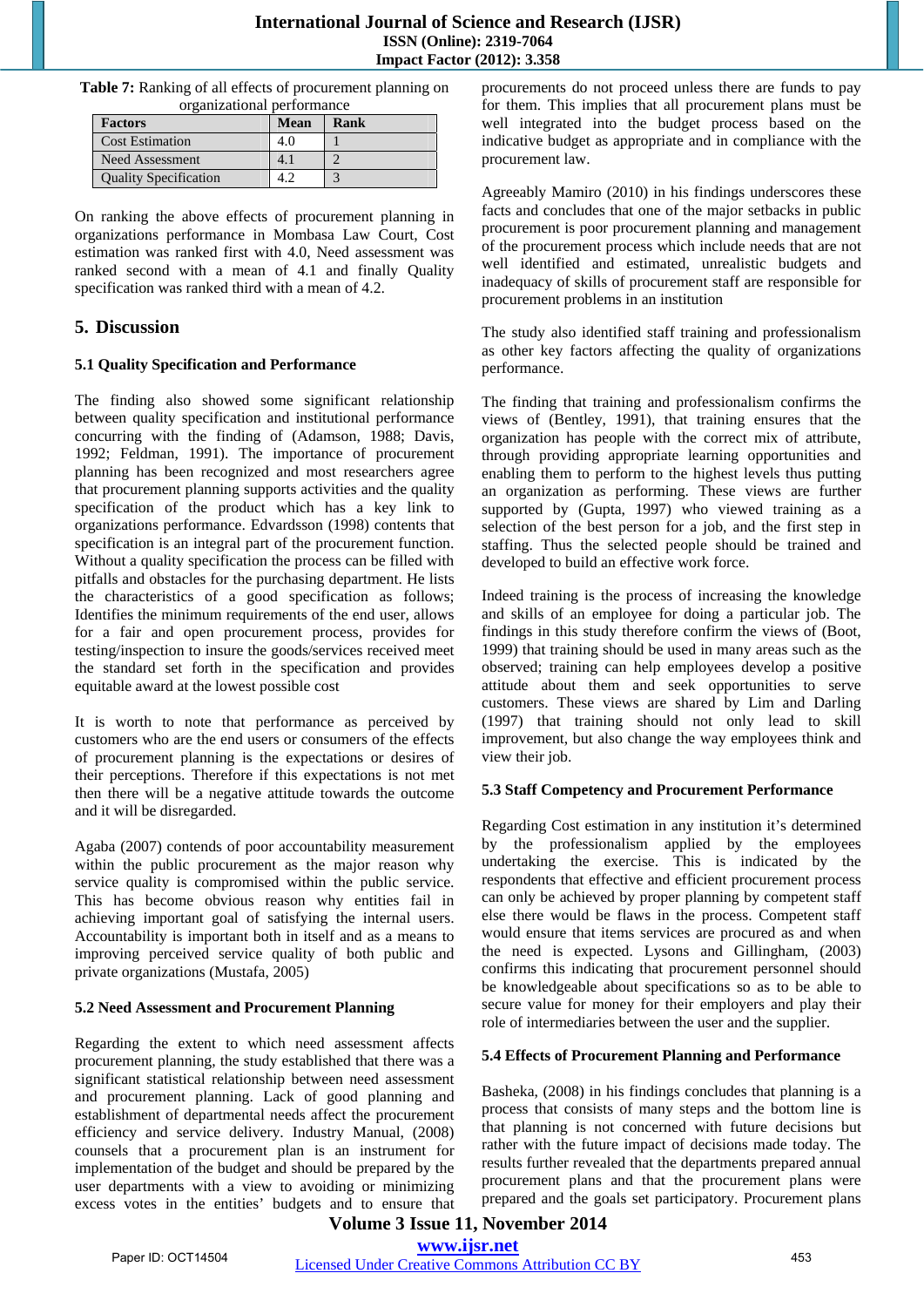therefore influence procurement performance in the sense that they provide focused and efficient utilization of available resources, help in budgeting and planning and therefore with adequate provision of funds due to procurement plans, performance is assured.

# **6. Conclusion**

Based on the above findings it can therefore be concluded that there was a significant statistical relationship between procurement planning and performance. Staff competence which is shown in the professionalism while coming up with the cost estimates and quality specification in the procurement plan as shown in the findings. Factors affecting procurement planning was identified as need assessment, cost estimation and quality specification; other factors identified included: Financial capacity of an institution, professionalism, Management style, Availability of the procurement office, market price and quality of the items to be procured. Some identified factors are very vital to institution procurement process. Lack of proper planning through effective identification of user needs in an organization creates an avenue of unethical practices in procurement department such as corruption and improper use of resources, excess budget votes therefore integration of procurement planning into budgetary process is important in an institutional framework.

Staff training competency in all departments more so in procurement in the research has proved to be very necessary, effective and efficient procurement process can only be achieved by proper planning and competence staff or else the institution expects flawed procurement process.

The bottom line in procurement planning is that planning is not about the future decision but the impact of decision today, the goals must be set participatory by all users this will influence procurement performance and effective utilization of available resources and budget allocation.

# **7. Recommendations**

Based on the above findings, the researcher therefore recommends the following:

# **7.1 Policy Recommendation**

Findings revealed that procurement competences and most especially key personal competences highly predicted perceived performance of user departments and the institution as a whole... This therefore calls for the PPOA to carryout competences profile for all procurement cadres working in the public sector institution in all counties from time to time. Special emphasis should be put in developing key personal competences which are not clear in Public sector organization reform Agenda. Such profile can be used for major human resource functions such as recruitment and selection, performance management and training and development of procurement officers with an aim of ensuring quality employees.

Procurement practitioners' Association should be established where representatives from centers of expertise and various procuring entities should meet regularly to inform test and develop policies and where appropriate operationalize issue

### **7.2 Managerial Recommendation**

There is need for all users of organization department to develop the resource requirements needs for their department to allow procurement department proper budgetary allocation vote to the needs of the department to avoid wastages of resources and where over spending without planning a risk factor for procurement professionals.

### **7.3 Future Scope of the Study**

The Researcher recommends more studies to be replicated in other public sectors to enable the readers acknowledge the area of study.

# **References**

- [1] Amaratunga, D., & Baldry, D. (2002). Moving from Performance Measurement to Performance Management. *Facilities*, Vol. *20* No. 5/6, pp. 217- 223.
- [2] Artley, W., & Stroh, S. (2001, September). *The Performance-Based Management Handbook*, Volume II. Retrieved September 24, 2008, from Oak Ridge Institute for science and education website:
- [3] Basheka, B.C. (2009), Procurement and Local Governance in Uganda: a factor analysis approach, *International Journal of Procurement Management*, Vol.2, No. 2, pp. 191-209.
- [4] CIPS Australia. (2005). *How do we measure up? An Introduction to Performance Measurement of the Procurement Profession.* Retrieved July 17, 2008, from Chartered Institute of Purchasing and Supply website: http://www.cips.org/documents/Performance\_Measure ment.pdf
- [5] Mamiro, R. G. (2010). Value for Money, The Limping Pillar in Public Procurement.
- [6] Mentzer, J.T. et al. (2001): Defining Supply Chain Management, in: *Journal of Business Logistics*, Vol. 22, No. 2, pp. 1–25.
- [7] Movahedi B., Lavassani K., Kumar V. (2009) Transition to B2B e-Marketplace Enabled Supply Chain: Readiness Assessment and Success Factors, *The International Journal of Technology, Knowledge and Society*, Vol. 5, No. 3, pp.75-88.
- [8] Mugenda and Mugenda, (1999) Research Methods
- [9] Neely, A. (1999). The Performance Measurement Revolution: Why now and What next? *International Journal of operation and production management*, Vol.19, No. 2, 205-28.
- [10] Performance Management Models and Purchasing: Relevance Still Lost. *Researches in Purchasing and Supply Management, the 14th IPSERA Conference*, (pp. 687-97). Archamps.
- [11]Rotich, L. M. (2011). Influence of Planning on Procurement Performance in the Kenya Public Financial Sector.
- [12]Sekaran, U. (2003). *Research Methods for Business.*  New York